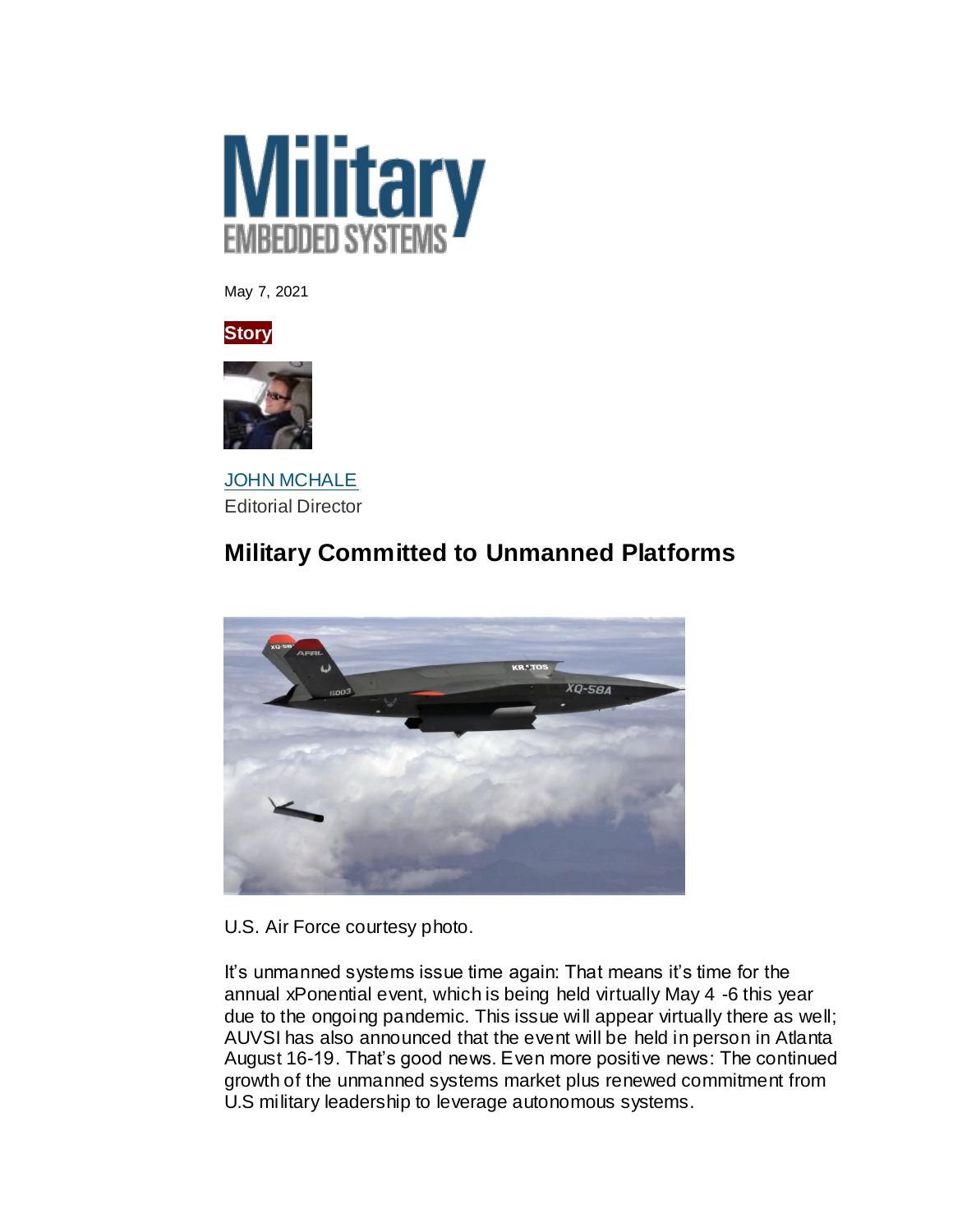The U.S. Department of Defense (DoD) reconfirmed its focus on unmanned systems at the recent virtual 2021 Unmanned Systems Defense Conference, also run by AUVSI. Speaking at the conference, Rear Adm. Brian Corey, Program Executive Officer for Unmanned Aviation and Strike Weapons, said that "the U.S. military must better prepare to address a changing and dynamic threat landscape. Specific capabilities that support the needs of future missions include vertical takeoff and landing, ease of transportability, noise reduction, and senseand-avoid capabilities," according to an AUVSI blog.

Navy officials echoed this commitment in the service's Unmanned Campaign Framework, which you can view in depth here: [https://bit.ly/2PIRwBq.](https://bit.ly/2PIRwBq)

"There is a clear need to field affordable, lethal, scalable, and connected capabilities," says Adm. M.M. Gilday, Chief of Naval Operations, in the framework. "That is why the Navy is expanding and developing a range of unmanned aerial vehicles (UAVs), unmanned undersea vehicles (UUVs), and unmanned surface vessels (USVs) that will play key roles as we shift our focus toward smaller platforms that operate in a more dispersed manner."

Commercial partnerships will also be key as the military is no longer the driver of innovation in autonomous systems.

"For the Navy, investing in common manned/unmanned C2 and crosscutting platforms will provide an incredible force multiplier," writes Dawn Zoldi – Colonel, USAF, Retired and the CEO of P3 Tech Consulting LLC – in her Industry Perspective on page 10. "It seeks commercial partners for a myriad of projected intelligence, studies, wargames, experiments, exercises, testing, modeling, and simulation efforts. The good news for industry is that the Navy has historically put their money where their mouths are, when it comes to research and development (R&D)."

Quoting Vice Adm. Moran, "Industry will be a huge partner. You can look at our budgets. We're committing to this." Zoldi writes that this pledge "opens up an ocean of possibilities for potential for industry."

Working with commercial suppliers, especially in the embedded electronics space, means greater adoption of open architectures, too. The Navy campaign is laying down five goals, which includes creating "a capability-centric and sustainable approach for unmanned contributions (platforms, systems, subsystems) to the force – through a modular and open system environment that will include common standard interfaces, common data and autonomy libraries, an integrated network/naval tactical grid, common control system and interface," Zoldi writes.